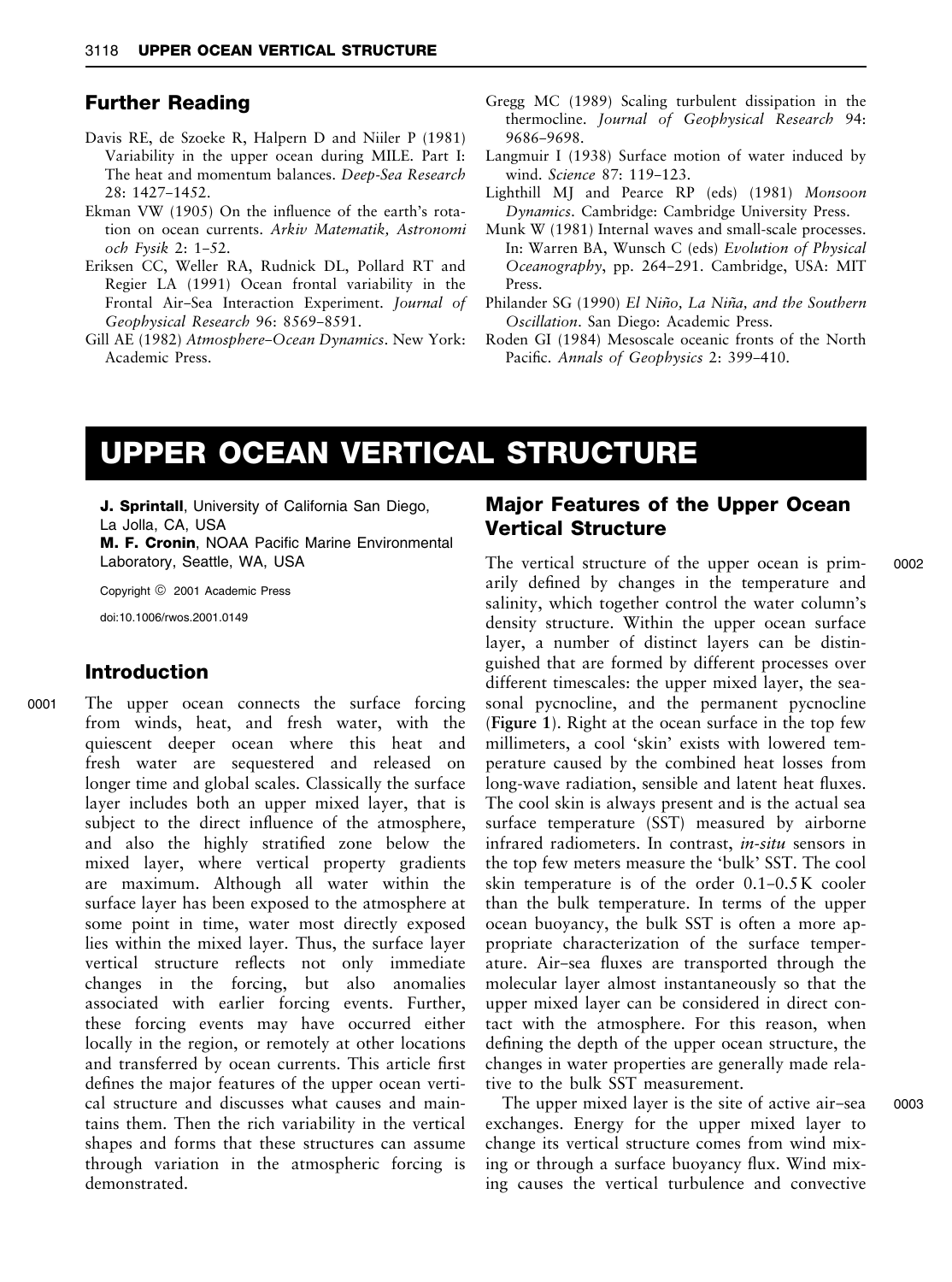

a0149fig0001 Figure 1 Conceptual diagram of the vertical structure in the surface layer, and the forcing and physics that govern its existence. The depth of the mixed layer, the seasonal pycnocline, and the main pycnocline are indicated.

overturning of water in the mixed layer by waves, and also by the entrainment of cooler water through the bottom of the mixed layer. Wind forcing also results in advection by upper ocean currents that can change the properties and thus the vertical structure of the mixed layer. Surface buoyancy forcing is due to heat and fresh water fluxed across the air-sea interface. Cooling and evaporation induce convective mixing and overturning, whereas heating and rainfall cause the mixed layer to restratify in depth and display alternate levels of greater and lesser vertical property gradients. Thus, if strong enough, the wind and buoyancy fluxes can generate sufficient turbulence so that the upper portion of the surface layer has a thick, homogeneous (low vertical gradient or stratification), well-mixed layer in temperature, salinity, and density.

Variations in the strength and relative contributions of the atmospheric forcing can cause substantial variability in the water properties and thickness of the upper mixed layer. Large temporal variation can occur on daily and seasonal timescales due to changes in the solar radiation. For example, during the daily cycle the sun heats the ocean causing the upper surface to become increasingly warm and weakly stratified. The 'classic' vertically uniform mixed layer may not be present in the upper ocean surface layer as depicted in **Figure 1**. As the sun sets, the surface waters are cooled and sink, generating

0004

turbulent convection that causes entrainment of water from below, and mixing that produces the vertically well-mixed layer. Temporal variability and the physics that govern this variability are covered elsewhere (*see* **Upper Ocean Time and Space Variability** and **Wind and Buoyancy-forced Upper Ocean).**

Furthermore, the mixed layer structure can exhibit large horizontal variations. For example, the large meridional differences in solar radiation result in mixed layers that generally increase in depth from the equator to the poles. Even in the east-west direction, boundary currents and differential surface forcing can result in mixed layers of different structures, although differences in the annual variations of temperature along a given latitude will generally be small. Spatial variability in the structure of the mixed layer is discussed elsewhere (*see* **Upper Ocean Mean Horizontal Structure)**.

Separating the upper mixed layer from the deeper ocean is a region typically characterized by substantial vertical gradients in water properties. In temperature, this highly stratified vertical zone is referred to as the thermocline, and in salinity it is the halocline. Although the thermocline and the halocline may not always exactly coincide in their depth range, one or the other property will control the density structure to form the 'main pycnocline'. Because more often than not in the tropics and midlatitudes temperature is the controlling factor of density, the main pycnocline is also referred to as the 'permanent thermocline'. In midlatitudes during summer, surface heating from the sun can cause a shallow seasonal thermocline (pycnocline), that connects the upper mixed layer to the permanent thermocline (see **Figure 1**). Similarly, in the subpolar regions the seasonal summer input of fresh water at the surface through rainfall, rivers or ice melt, can result in a seasonal halocline (pycnocline) separating the fresh surface from the deeper saltier waters. Whereas the seasonal pycnocline disappears every winter, the permanent pycnocline is always present in these areas.

To maintain stability in the water column, lighter (less dense) water must lie above heavier (denser) water. It follows then, that the pycnocline is a region where density increases rapidly with depth. If the vertical density gradient is very strong, the turbulence within the upper mixed layer induced by the air-sea exchanges of wind and heat, cannot overcome the great stability of the pycnocline to penetrate into the deeper ocean. The base of the main pycnocline marks the depth limit of the upper ocean surface layer. Beneath this depth, the water has not seen the surface for a very long time, and above it,

0005

0006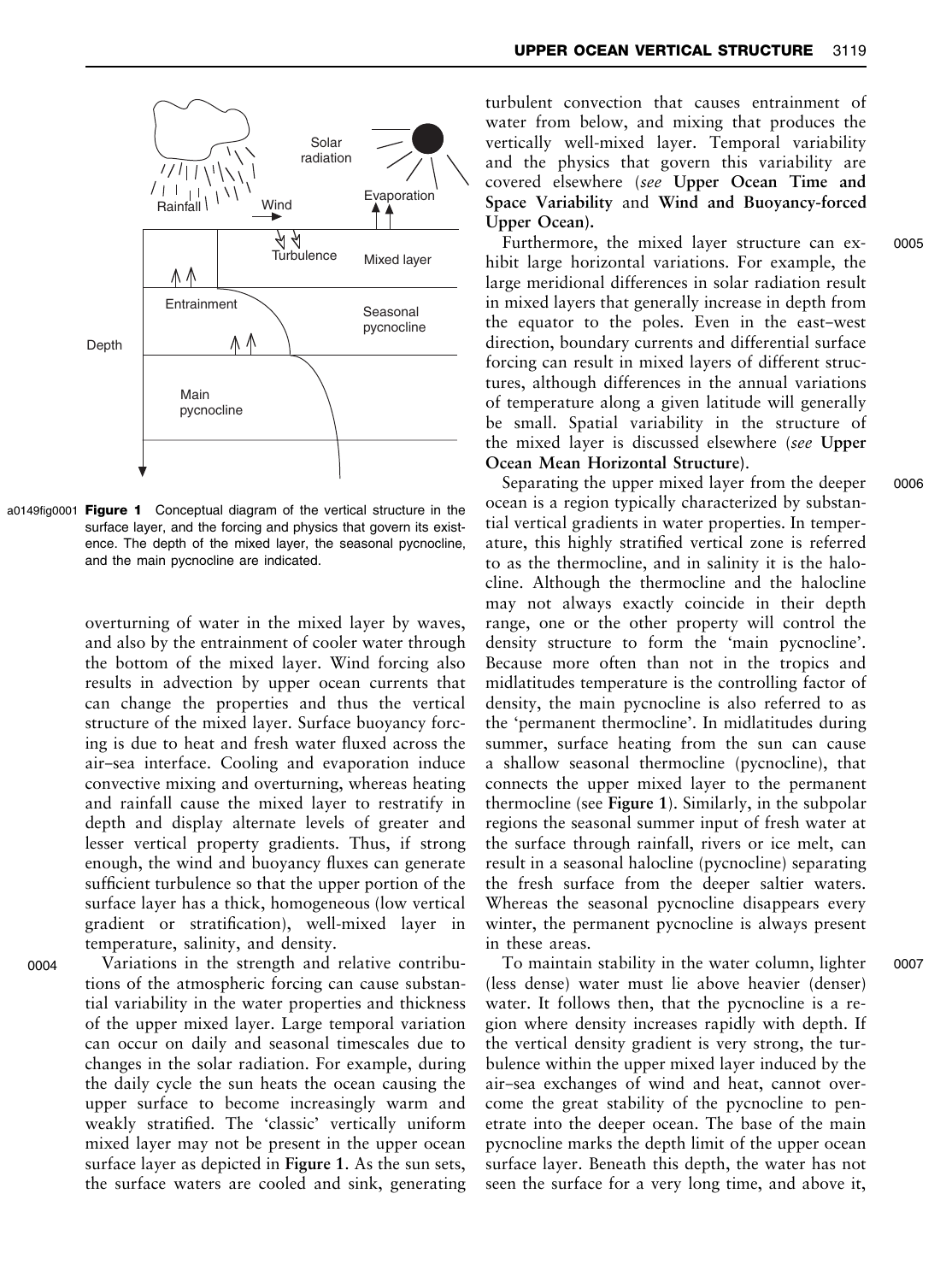the stability of the main pycnocline acts as a barrier against turbulent mixing processes.

In some polar regions, particularly in the far North and South Atlantic, no permanent thermocline exists. The isothermal water column suggests that the cold, dense waters are virtually continuously sinking to great depths. No stable permanent pycnocline or thermocline exists as a barrier to the vertical passage of the surface water properties that extend to the bottom. In some cases, such as along the shelf in Antarctica's Weddell Sea in the South Atlantic, salinity can also play a role in dense water formation. When ice forms from the sea water in this region, it consists primarily of fresh water, and leaves behind a more saline and thus denser surface water that must also sink. The vertical flow of the dense waters in the polar regions is the source of the world's deep and bottom waters that then slowly mix and spread horizontally via the large-scale thermohaline ocean circulation to fill the deep ocean basins.

In fact, the thermohaline circulation also plays an important role in maintaining the permanent thermocline at a relatively constant depth in the low and middle latitudes. Despite the fact that the pycnocline is extremely stable, it might be assumed that on some timescale it could be eroded away through mixing of water above and below it. Humboldt recognized early in the nineteenth century that ocean circulation must help maintain the low temperatures of the deeper oceans; the equatorward movement of the cold deep and bottom water masses are continually renewed through sinking (or 'convection') in the polar region. However, it was not until the mid-twentieth century, that Stommel suggested that there was also a slow but continual upward movement of this cool water to balance the downward diffusion of heat from the surface. It is this balance, that occurs over very small space and timescales, that sustains the permanent thermocline observed at middle and low latitudes. Thus, the vertical structure of the upper ocean helps us to understand not only the wind- and thermohalineforced ocean circulation, but also the response between the coupled air-sea system and the deeper ocean on a global scale.

## **De**\**nitions**

#### **Surface Layer Depth**

Conceptually the surface layer includes the mixed layer, where active air-sea exchanges are occurring, plus those waters below the mixed layer and above the base of the permanent thermocline that have 0010

been exposed to the atmosphere in their recent history. Note the important detail that the surface layer includes the mixed layer, a fact that has often been blurred in the criteria used to determine their respective depth levels. A satisfactory depth criterion for the surface layer should thus include all the major features of the upper ocean surface layer described above and illustrated in **Figure 1**. Further, the surface layer depth criterion should be applicable to all geographic regimes, and include those waters that have recently been in contact with the atmosphere, at least on timescales of up to a year. Finally, the definition should preferably be based on readily measurable properties such as temperature, salinity, or density.

Ideally then, we could specify the surface layer to be the depth where, for instance, the temperature is equal to the previous winter's minimum SST. However in practice, this surface layer definition would vary temporally, making it difficult to decipher year-to-year variability. Oceanographers therefore generally prefer a static criterion, and thus modify the definition to be the depth where the temperature is equal to the coldest SST ever observed using the historical data available at a particular geographic location. This definition is analogous to a local 'ventilation' depth: the deepest surface to which recent atmospheric influence has been felt at least over the timescale of the available historical data.

Note that the definition suggested for the surface layer is primarily one-dimensional involving only the temperature and salinity information from a given location. Lateral advective effects have not been included. The roles of velocity and shear, and three-dimensional processes in the surface layer structure may be important on occasions. However, their roles are harder to quantify and have not, as yet, been adequately incorporated into a working definition for the depth of the surface layer.

#### **Mixed-layer Depth**

The mixed layer is the upper portion of the surface layer where active air-sea exchanges generate surface turbulence which causes the water to mix and become vertically uniform in temperature and salinity, and thus density. Obviously direct measurement of the upper layer turbulence would provide the most accurate data for determining the mixed layer or 'mixing' depth, as dissipation levels typically decrease by an order of magnitude below the active convective depth. However, turbulence measurements can be problematic and are not widespread at present. For this reason, as in the surface-layer depth criterion, definitions of the mixed-layer depth

0013

0008

0009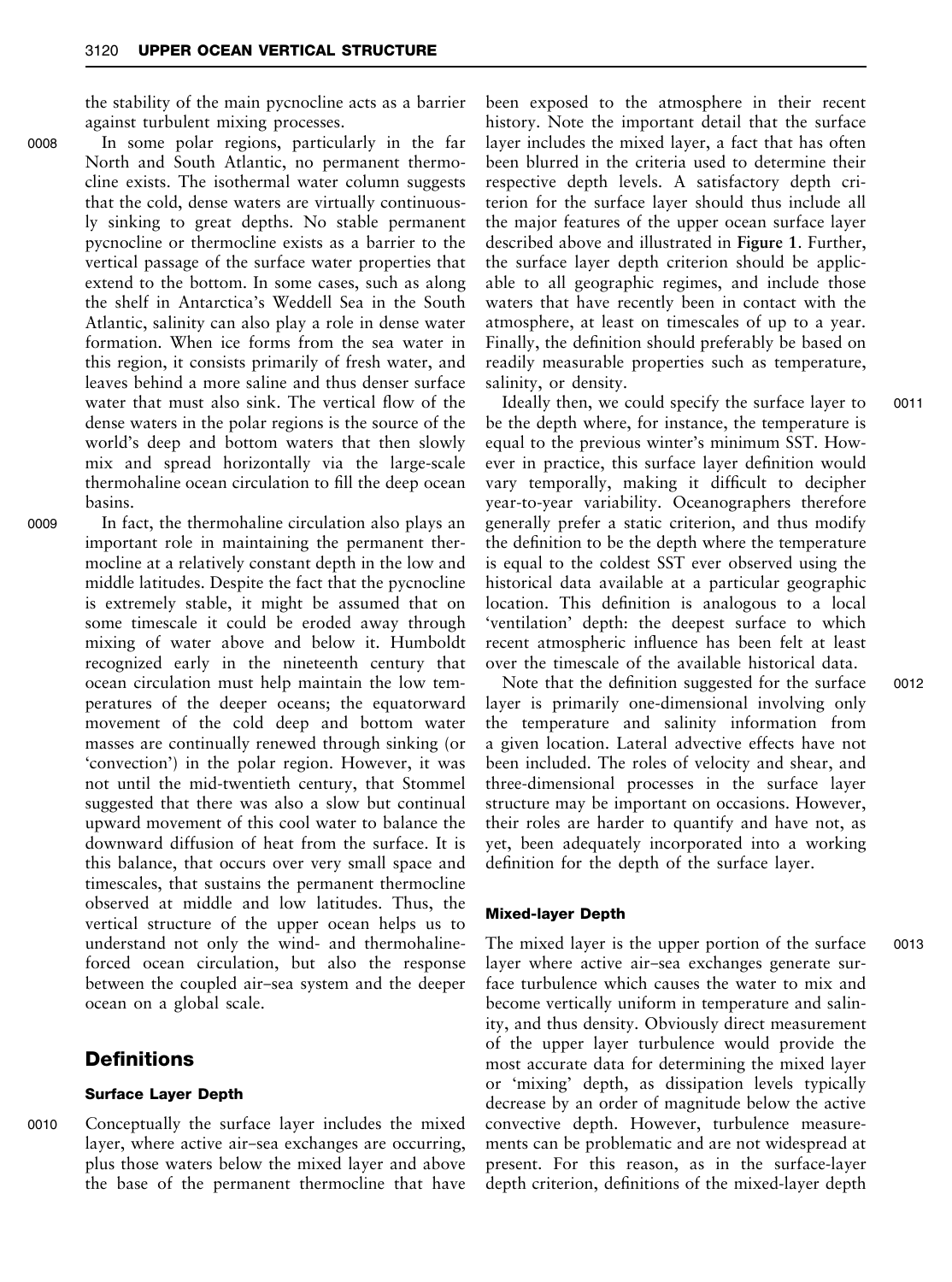are most commonly based on temperature, salinity, or density. The mixed-layer depth must define the depth of the transition from a homogeneous upper layer to the stratified layer of the pycnocline.

0014

Two definitions of mixed-layer depth are widespread in the literature. The first determines the depth where a critical temperature or density gradient corresponding to the top of the maximum property gradient (i.e., the thermocline or pycnocline) is exceeded, and the second determines a net temperature or density change from the surface isotherm or isopycnal. The critical gradient criteria range between 0.02 and  $0.05^{\circ}$ C m<sup>-1</sup> in temperature, and 0.005 and 0.015  $\sigma_t$  units m<sup>-1</sup> in density. This criterion may be sensitive to the vertical depth interval over which the gradient is calculated. In the second definition, common values used for the net change criterion are  $0.5-1$ °C in temperature from the surface isotherm, or 0.125  $\sigma_t$  units from the surface isopycnal. Because of the different dynamical processes associated with the molecular skin SST, oceanographers generally prefer the readily determined bulk SST estimate as the surface reference temperature. Ranges used in the temperature and density values used in both mixed-layer depth definitions will distinguish weakly stratified regions from unstratified. Another form of the net change criterion used to define the mixed-layer depth (mld), determines the depth at which,

$$
\rho(z = \text{mld}) = \rho(z = 0) - \delta T d\rho/dT \qquad [1]
$$

where  $\rho(z = 0)$  is the surface density,  $\delta T$  the net change in temperature from the surface (e.g. 0.5 $\degree$ –1 $\degree$ C), and d $\rho/dT$  is the thermal expansion coefficient calculated from the equation of state for sea water using surface temperature and salinity values. This criterion thus determines the depth at which density is greater than the surface density by an amount equivalent to the  $\delta T$  temperature change. Through the use of density and the thermal expansion coefficient, this definition has the advantage of revealing mixed layers where salinity stratification may be important. Criteria based on salinity changes, although inherent in the density criterion, are not evident in the literature as typically heat fluxes are large compared to freshwater fluxes, and the gravitational stability of the water column is typically controlled by the temperature stratification. In addition, subsurface salinity observations are not as regularly available as temperature.

To illustrate the differences between the mixedlayer depth criterion, **Figure 2(A)** shows the mixedlayer depth from an expendable conductivitytemperature}depth (XCTD: *see* **Expendable Sensors**) 0015

profile, using the net temperature  $(0.5^{\circ}C)$  and density (0.125)  $\sigma_t$  change criteria, the gradient density criterion  $(0.01 \text{ m}^{-1})$ , and eqn [1]. In this particular case, there is little difference between the mixed-layer depth determined from any method or property. However, **Figure 2(B)** shows an XCTD cast from the western Pacific Ocean, and the strong salinity halocline that defines the bottom of the upper mixed layer is only correctly identified using the density-defined criteria.

Finally, to illustrate the distinction between the surface layer and the upper mixed layer, **Figure 3(A)** shows a temperature section of the upper 300 m from Auckland to Seattle during April 1996. The corresponding temperature stratification (i.e., the vertical temperature gradient) is shown in **Figure 3(B)**. The surface layer, determined as the depth of the climatological minimum SST isotherm, and also the mixed-layer depth from a  $1^{\circ}$ C net temperature change from the surface (i.e.,  $SST - 1$ <sup>o</sup>C) are indicated on both panels. This cross-equatorial north-south section also serves to illustrate the seasonal differences expected in the mixed layer. In the Southern Hemisphere in early fall the net temperature mixed-layer depth criterion picks out the top of the remaining seasonal thermocline, as depicted by the increase in temperature stratification in **Figure 3(B)**. The mixed-layer depth criterion therefore excludes information about the depth of the prior winter local wind stirring or heat exchange at the air-sea surface, that has been successfully captured in the surface layer using the historical minimum SST criterion. In the Northern Hemisphere tropical regions where there is little seasonal cycle, the surface layer and the mixed-layer criteria are nearly coincident. The depth of the mixed-layer and the surface layer extend down to the main thermocline. Finally in the early-spring northern latitudes, the mixed-layer criterion again mainly picks out the upper layer of increased stratification that was likely caused through early seasonal surface heating. The surface layer definition lies deeper in the water column within the main thermocline, and below a second layer of relatively low stratification. The deeper, weakly stratified region indicates the presence of fossil layers, which are defined in the next section.

# **Variability in Upper Ocean Vertical Structures**

#### **Fossil Layers**

Fossil layers are nearly isothermal layers that occur below the upper well-mixed layer, and are separated by a well-stratified layer (see Figure 3(B),  $31^{\circ}$ – $37^{\circ}$ N). 0017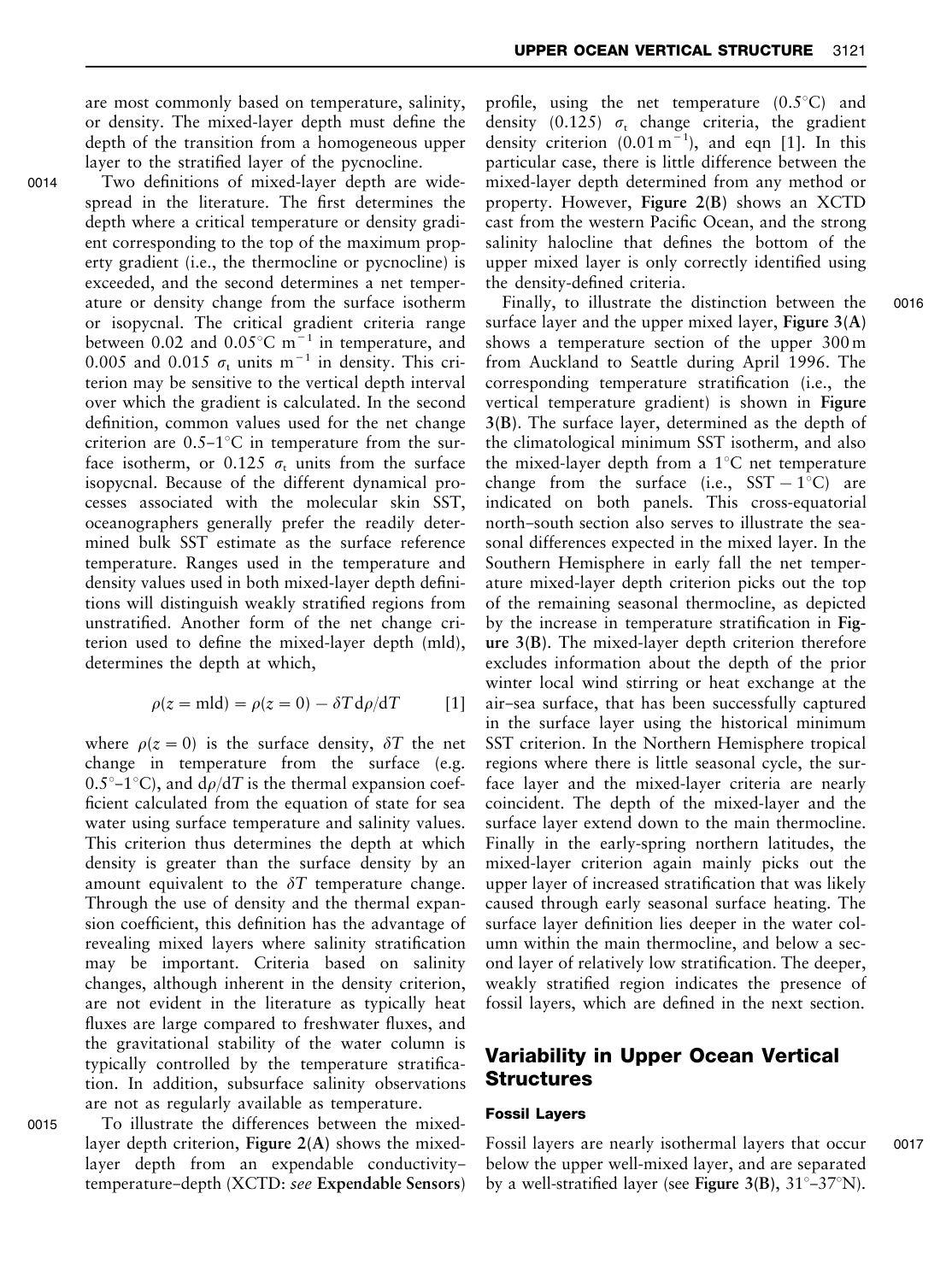

a0149fig0002 Figure 2 Temperature (black line), salinity (blue line) and density (green line) during March 1995 from expendable conductivitytemperature-depth profiles in the Pacific Ocean at (A) 6.9°N, 173.2°W and (B) 6°S, 166°W. In temperature, mixed-layer depth is calculated using criteria of a net temperature change of  $0.5^{\circ}$ C (crossed-box) and  $1^{\circ}$ C (circle) from the sea surface; and a temperature gradient criteria of  $0.01^{\circ}$ C m<sup>-1</sup> (small cross). In density, mixed-layer depth is determined using criteria of a net density change of 0.125  $\sigma_t$  units from the surface isopycnal (crossed box); a density gradient of 0.01  $\sigma_t$  units m $^{-1}$  (circle) and the thermal expansion method of eqn [1] (cross). Note the barrier layer defined as the difference between the deeper isothermal layer and the shallow density-defined mixed layer in (B).

The fact that these layers are warmer than the local minimum SST, defining the surface layer depth, indicates that they have at some time been subject to local surface forcing. The solar heating and reduced wind stirring of spring can cause the upper layer to become thermally restratified. The newly formed upper mixed layer of light, warm water is separated from the older, deeper winter mixed layer by a well-stratified thermocline. The fairly stable waters in this seasonal thermocline may isolate the lower isothermal layer and prevent further modification of its properties, so that this layer retains the water characteristics of its winter formation period and becomes 'fossilized'. Hence, fossil layers tend to form in regions with significant seasonal heating, a large annual range in wind stress, and deep winter mixed layers. These conditions can be found at the poleward edges of the subtropical gyres.

0018

In the north-east Pacific Ocean off California and in the south-west Pacific Ocean near New Zealand, particularly deep and thick fossil layers have been associated with the formation of Subtropical Mode Waters. As with the fossil layers, the mode waters are characterized by low vertical gradients in temperature and density. The isothermal layer or thermostad of winter water trapped in the fossilized layers may be subducted into the permanent thermocline through the action of Ekman pumping, in response to a convergence in the wind field. The mode waters are then transported, retaining their characteristic thermostad, with flow in the subtropical gyre.

0019

However, not all fossil layers are associated with the formation regions of mode waters. Shallow fossil layers have been observed where there are strong diurnal cycles, such as in the western equatorial Pacific Ocean. Here, the same alternating processes of heating/cooling and wind mixing as found in the mode water formation regions, cause the fossil layers to form. Fossil layers have also been observed around areas of abrupt topography, such as along island chains where strong currents are found. In this case, the fossil layers are probably formed by the advection of water with properties different from those found in the upper mixed layer.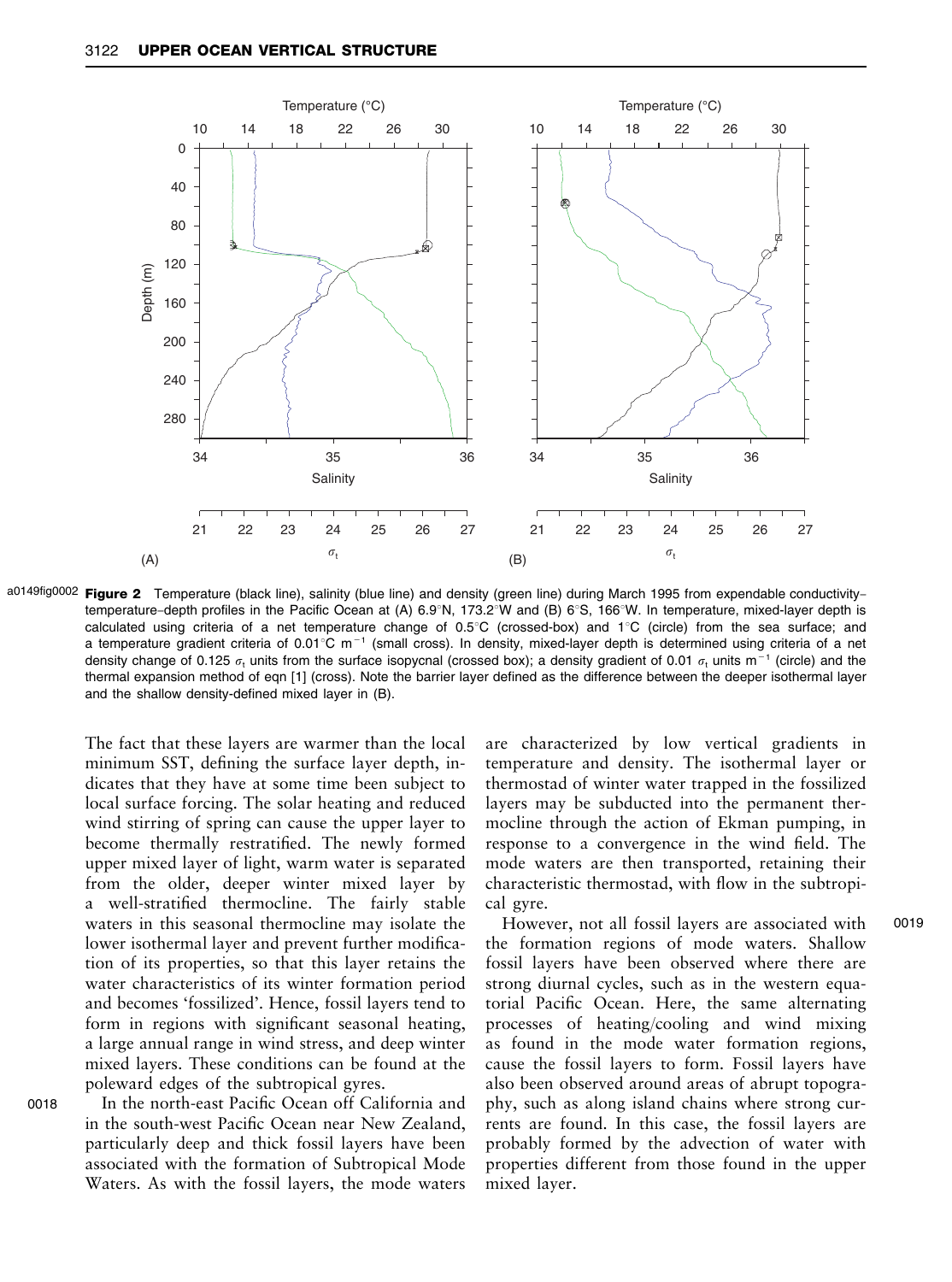

a0149fig0003 Figure 3 (A) The temperature section from expendable bathythermograph data collected along a transect from Auckland, New Zealand to Seattle in April 1996, and (B) the corresponding temperature gradient with depth. The heavy line indicates the depth of the surface layer, according to the depth of the coldest sea surface temperature measured at each location. The light line indicates the depth of the mixed layer according to the  $(SST - 1\degree C)$  criterion.

#### **Barrier Layers**

- In some regions the freshwater flux can dominate the mixed-layer thermodynamics. This is evident in the tropics where heavy precipitation can cause a surface-trapped freshwater pool that forms a shallower mixed layer within a deeper nearly isothermal layer. The region between the shallower density defined well-mixed layer and the deeper isothermal layer (**Figure 2B**), is referred to as a salinity-stratified barrier layer. 0020
- 0021 The barrier layer may have important implica- Occasionally temperature stratification within the 0022 tions on the heat balance within the surface layer because, as the name suggests, it effectively limits communication between the ocean mixed layer and the deeper permanent thermocline. Even if under

light wind conditions water is entrained from below into the mixed layer, it will have the same temperature as the water in this upper layer. Thus, there is no heat flux through the bottom of the mixed layer and other sinks must come into play to balance the solar warming that is confined to the surface, or more likely, the barrier layer is transient in nature.

### **Inversions**

Occasionally temperature stratification within the surface layer can be inverted (i.e., cool water lies above warmer water). The temperature inversion can be maintained in a stable water column since it is density-compensated by a corresponding salinity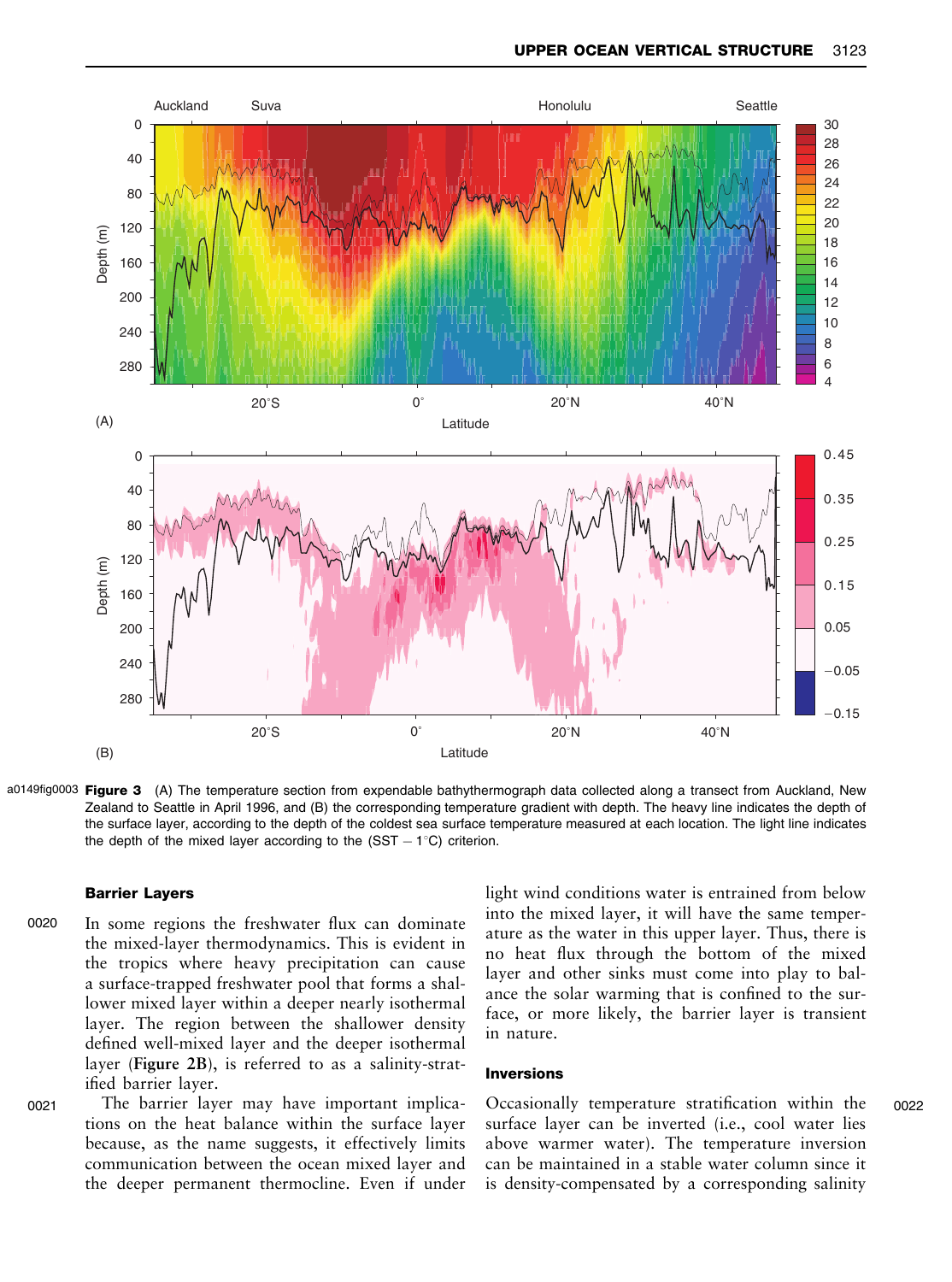increase with depth throughout the inversion layer. Inversions are a ubiquitous feature in the vertical structure of the surface layer from the equator to subpolar latitudes, although their shape and formation mechanisms may differ.

Inversions that form in response to a change in the seasonal heating at the surface are most commonly found in the subpolar regions. They can form when the relatively warmer surface water of summer is trapped by the cooler, fresher conditions that exist during winter. The vertical structure of the surface layer is described by a well-mixed upper layer in temperature, salinity, and density, lying above the inversion layer that contains the halocline and subsequent pycnocline (**Figure 4A**). Conversely, during summer the weak subpolar solar heating can trap the very cold surface waters of winter, sandwiching them between the warmer surface and deeper layers. In this case, the vertical structure of the surface layer consists of a temperature minimum layer below the warm stratified surface layer, and above the relatively warmer deeper layer (**Figure 4B**). The density-defined mixed layer occurs above the temperature minimum. With continual but slow summer heating, the cold water found in this inversion layer slowly mixes with the warmer water masses above and below, and erodes away.

Inversions can also form through horizontal advection of water with different properties or water-mass interleaving. For example, in the tropics where there may be velocity shear between opposing currents, inversions are typically characterized as small abrupt features, often only 10 m thick, found at the base of a well-mixed upper layer, and within the top of the halocline and pycnocline (**Figure 4C**). Just west of San Francisco (130 $^{\circ}$ -140 $^{\circ}$ W), the low temperature and salinity properties of the Subantarctic Water Mass found in the California Current transition toward the higher-salinity water masses formed in the evaporative-regime of the mid-subtropical gyre. The interleaving of the various water masses results in inversions that are quite different in structure from those observed in the tropical Pacific or the subpolar regions (Figure 4D). The surface layer vertical structure is further complicated by frequent energetic eddies and meanders that perturb the flow and have their own distinctive water properties. In the transition zone, the inversions can be thick, and occur well within the pycnocline and not at the base of the mixed layer (**Figure 4D**). Typically within the broad region of the inversion, there are sharp gradients in temperature and salinity, both horizontally and vertically, that are characteristic of water-mass interleaving from the advective penetrations of the currents and eddies.

# **Other Properties of the Upper Ocean Vertical Structure**

Other water properties, such as dissolved oxygen and nutrients (e.g., phosphates, silica, and nitrates), can also vary in structure in the upper ocean surface layer. These properties are considered to be nonconservative, that is, their distribution in the water column may change as they are produced or consumed by marine organisms. Thus, although they are of great importance to the marine biology, their value in defining the physical structure of the upper ocean surface layer must be viewed with caution. In addition, until recently these properties were not routinely measured on hydrographic cruises. Nonetheless, the dissolved oxygen saturation of the upper ocean in particular, has been a useful property for determining the depth of penetration of air-sea exchanges, and also for tracing water masses. For example, in the far North Pacific Ocean, it has been suggested that the degree of saturation of the dissolved oxygen concentration may be a better indicator than temperature or density for determining the surface-layer depth of convective events. During summer, the upper layer may be restratified in temperature and salinity through local warming or freshening at the surface, or through the horizontal advection of less dense waters. However, these upper level processes may not erode the high-oxygen saturation signature of the deeper winter convection. Thus the deep highoxygen saturation level provides a clear record of the depth of convective penetration from the airsea exchange of the previous winter, and a unique signal for defining the true depth of the surface layer.

# **Conclusions**

The vertical structure of the upper surface layer can be characterized at its simplest as having a nearsurface mixed layer, below which there may exist a seasonal thermocline, where temperature changes relatively rapidly, connected to the permanent thermocline or main pycnocline. The vertical structure is primarily defined by stratification in the water properties of temperature, salinity, and density, although in some regions oxygen saturation and nutrient distribution can play an important biochemical role. The vertical structure of the surface layer can be complex and variable. There exist distinct variations

0023

0025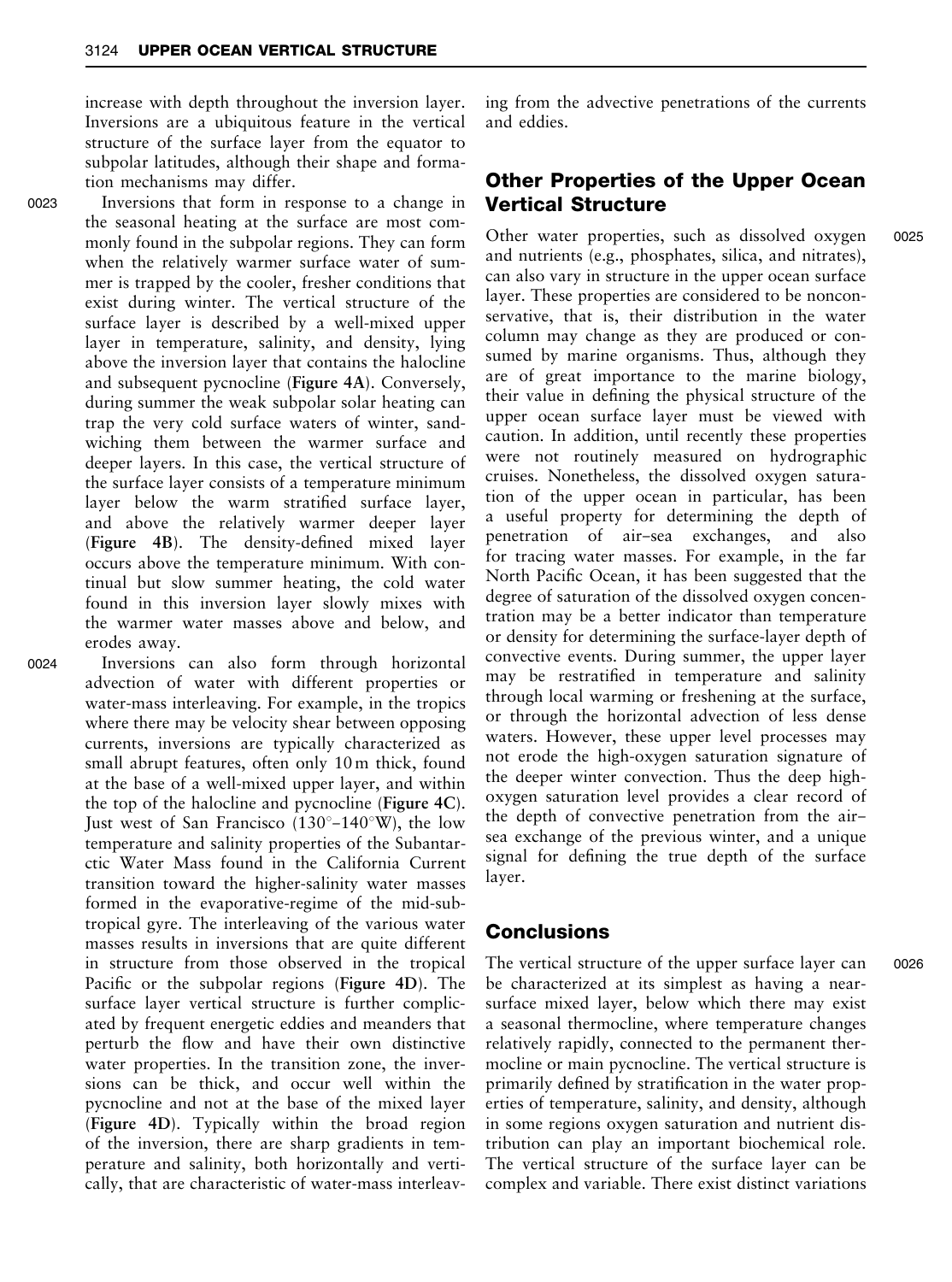

a0149fig0004 **Figure 4** Temperature (black line), salinity (blue line) and density ( $\sigma_{\rm t}$ , green line) from expendable conductivity-temperature-density casts at (A) 58.2°N, 147.3°W in March 1996, (B) 61°S, 63.9°W in January 1997, (C) 11.9°S, 176.1°W in August 1998, and (D) 33.5°N, 134.6°W in May 1995. Note the presence of temperature inversions at the base of the mixed layer in all casts.

in the forms and thickness of the upper-layer structure both in time and in space, through transient variations in the air-sea forcing from winds, heat, and fresh water that cause the turbulent mixing of the upper ocean. Understanding the variation in the upper ocean vertical structure is crucial for understanding the coupled air-sea climate system, and the storage of the heat and fresh water that is ultimately